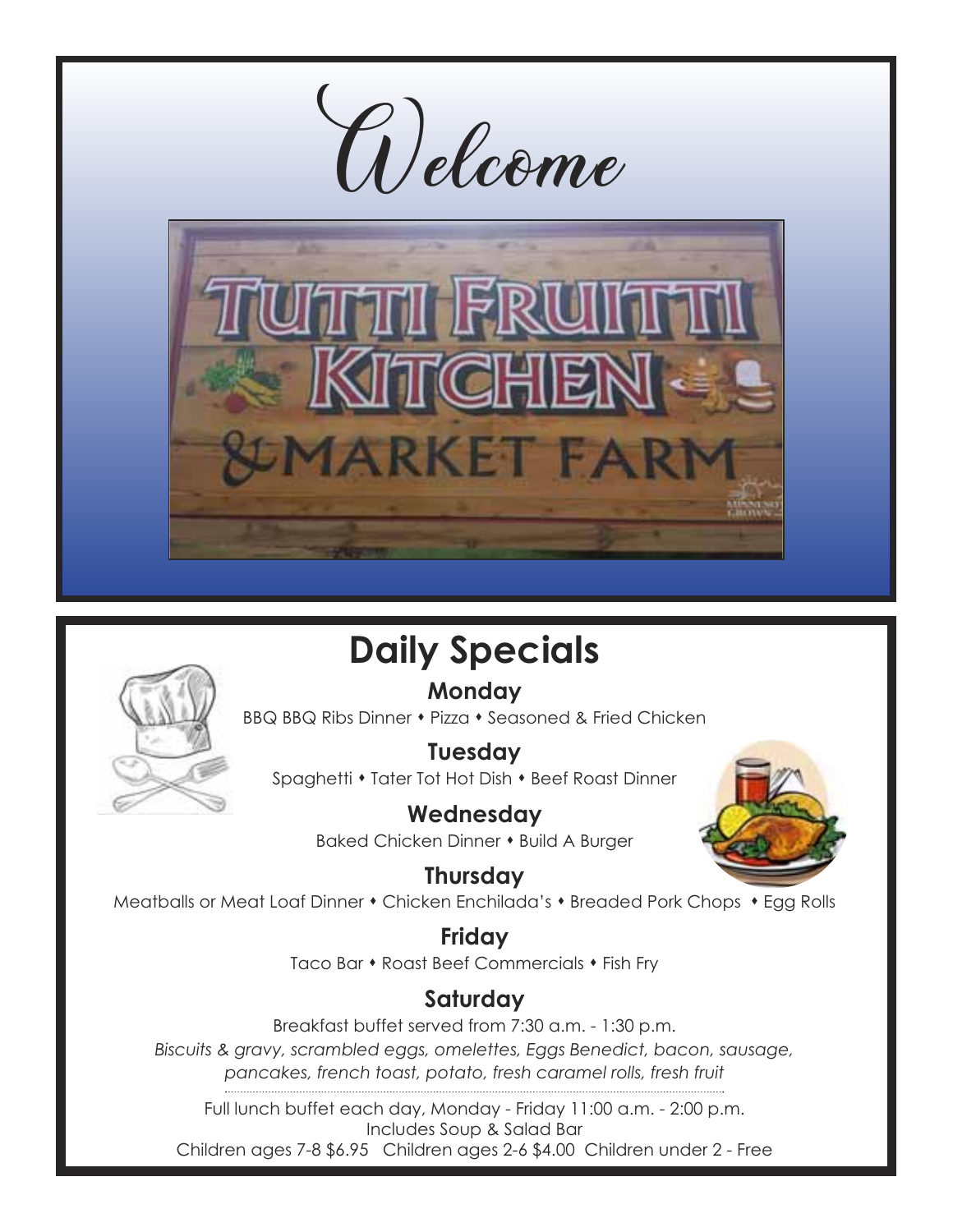

## **Soup of the Day**

up of Soup  $$3.50$  Bowl of Soup  $\bar{ }$  \$4.50 Soup comes with our homemade fresh dinner roll

### **Salads**

*Also available to purchase is our own homemade bleu cheese dressing* \$4.25/pint

**Chef Salad** \$7.50  $\cdot$  **Taco Salad** \$7.50  $\cdot$  **Side Salad** \$3.50

#### **Hawaiian Chicken Salad** \$7.95

*Bacon, Chicken, Mandarin Oranges & Pineapple, served with our famous Poppy Seed Dressing*

**Chicken Caesar Salad** \$6.95 *Lettuce, Chicken & Crouton's topped with Parmesan Cheese*

~ Want half an order? Subtract \$1.00 from the price. ~

### **Sandwiches**

| All sandwiches/burgers come with your choice of side salad, chips or potato salad<br>All burgers served on our baked fresh daily buns<br>Additional .50 for cheese or onions; \$1.50 for bacon |                                                                                                                             |
|------------------------------------------------------------------------------------------------------------------------------------------------------------------------------------------------|-----------------------------------------------------------------------------------------------------------------------------|
|                                                                                                                                                                                                | Fish patty served with or without cheese                                                                                    |
| Hamburger, fried onions, topped with a fried egg &<br><b>American Cheese</b>                                                                                                                   | French Dip Sandwich \$9.00<br>Thinly sliced roast beef on a hoagie bun served with a<br>side of au-jus                      |
| <b>California Burger</b>                                                                                                                                                                       |                                                                                                                             |
| Lettuce, tomato & onion. \$7.25                                                                                                                                                                | Grilled Chicken Wrap \$8.50                                                                                                 |
| Cheeseburger\$6.50<br>Chicken Salad Sandwich \$6.50                                                                                                                                            | <b>Grilled Ham &amp; Cheese \$4.50</b>                                                                                      |
| <b>Chicken Wrap</b>                                                                                                                                                                            |                                                                                                                             |
| Crispy, Buffalo or Caesar served with Ranch, cheese,                                                                                                                                           |                                                                                                                             |
| lettuce, tomato & onion\$7.95                                                                                                                                                                  |                                                                                                                             |
|                                                                                                                                                                                                |                                                                                                                             |
| Chicken breast served with Swiss Cheese, on our fresh                                                                                                                                          | Hamburger, onions & Swiss cheese                                                                                            |
| Wild Rice-Cranberry bread                                                                                                                                                                      | <b>Philly Cheese Steak</b>                                                                                                  |
| Crispy chicken, bacon, American & Swiss cheese                                                                                                                                                 | Pepper Jack cheese, roast beef, onion,<br>green peppers. $\ldots \ldots \ldots \ldots \ldots \ldots \ldots \ldots \$ \$7.95 |
| Eggs, onion, green pepper & ham fried together &<br>served on a focaccia bun                                                                                                                   | Rueben Sandwich \$7.95<br>Corned beef, sauerkraut, Swiss cheese & Thousand<br>Island dressing                               |
| Hamburger, onions, mushrooms & Swiss cheese served<br>on Rye bread                                                                                                                             | <b>Western Burger</b><br>BBQ sauce, bacon, pepper jack cheese, onion                                                        |
| 1/2 Sandwich & 1 Cup of Soup<br>Ham, Ham Salad or Chicken Salad \$6.00                                                                                                                         | Our famous tender roast beef piled on 2 slices of bread<br>(comes with mashed potatoes)                                     |
|                                                                                                                                                                                                | ~ Want half an order? Subtract \$1.00 from the price. ~                                                                     |
| Chicken Strip Basket\$7.50                                                                                                                                                                     | 6 piece Drummy Basket Comes w/fries & toast\$7.50                                                                           |
| Comes with 4 Chicken Strips and your choice of<br>chips, fries or side salad & toast                                                                                                           |                                                                                                                             |
| 1/4 Chicken Comes with fries & toast \$7.75                                                                                                                                                    | 3 chicken Drummies, 3 Mozzarella Sticks, Chive Fries,<br>2 chicken strips & 2 slices of toast                               |
| 1/2 Chicken Comes with fries & toast\$9.75                                                                                                                                                     | Fish Basket (3) Comes with fries & toast \$7.95<br><b>Shrimp Basket (21)</b> Comes with fries & toast \$8.75                |
|                                                                                                                                                                                                | French Fries, Tator Tots or American Fries \$2.50                                                                           |

**Onion Rings, Chive Fries or Sweet Potato Fries** . . . . . . . . . . \$2.75

*Consuming raw or undercooked meat, poultry, seafood, shellfish or eggs, may increase your risk of food born illness*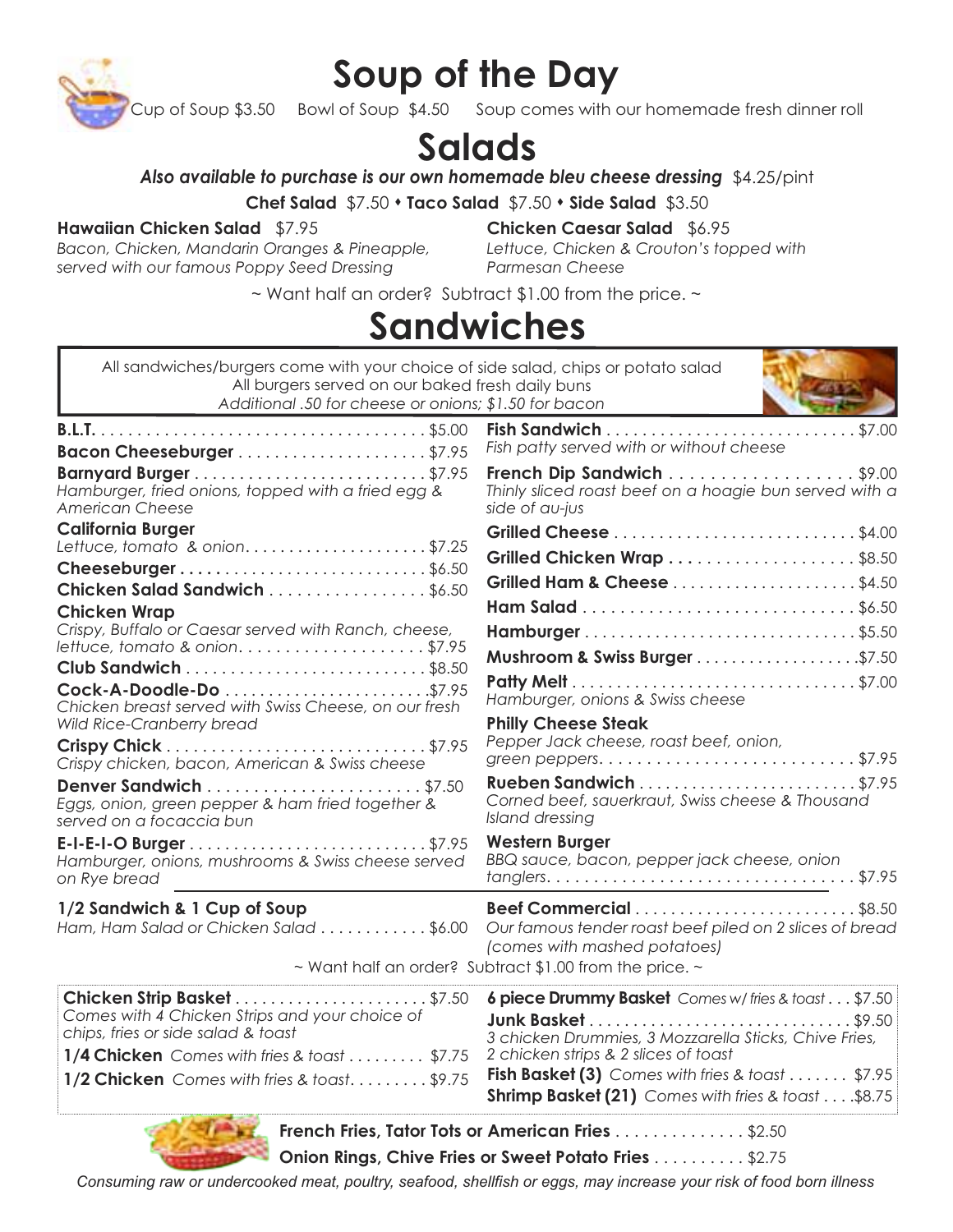

## **Breakfast Menu**

Breakfast available all day, every day 7:00 a.m. - 2:00 p.m.

#### **BREAKFAST BURRITO**

*Scrambled eggs, hashbrowns, cheese, onion, choice of meat rolled in a tortilla shell* 1 burrito \$5.95

**COUNTRY FRIED STEAK BREAKFAST \$9.95** *6 oz. Country Fried Steak with gravy, 2 eggs, hash browns, side of toast* 

**COUNTRY SKILLET** \$9.25

*2 eggs, country style sausage, cheese, hash browns, green pepper, onion, side of toast* 

#### **EGGS BENEDICT WITH HASHBROWNS** \$8.50

#### **FARM HOUSE BREAKFAST MEAL \$8.50**

*Includes 2 eggs, slice of ham, bacon or sausage; hash browns and toast*

#### **FARMERS BREAKFAST** \$9.95

*10 oz. Hamburger Steak, 2 eggs, hash browns, side of toast* 

#### **HEE-HAW BREAKFAST SANDWICH** \$5.75

*Includes a 5" Herb Focaccia round with egg, cheese and your choice of ham, sausage or bacon*

#### **HOE-DOWN SKILLET** \$9.25

*2 eggs, cheese, hash browns, green pepper, onion, side of toast with choice of bacon, ham or sausage*

**HOE-DOWN STUFFED HASH BROWNS** \$8.95 *2 eggs, side of toast and delicious golden hash browns, stuffed with choice of ham, sausage or bacon; onion and cheese*

**VEGGIE HOE-DOWN STUFFED HASH BROWNS** \$7.95

*2 eggs and side of toast*

#### **Cheese Omelet** \$5.50

**Meat & Cheese Omelet -** *choice of ham, bacon, or sausage* \$7.95

**Veggie & Cheese Omelet** \$7.25 **Everything Omelet** \$8.95

**Garden Omelet -** *onion, tomato, brocolli, peppers, carrots & mushrooms \$7.95*

*All Omelets are made with 3 eggs & served with toast*

| Biscuits & Gravy \$6.25                                                                               |
|-------------------------------------------------------------------------------------------------------|
| <b>Two Eggs &amp; Toast</b> \$2.95                                                                    |
| <b>2 Pancakes</b> (Choice of regular<br>or buckwheat $\}$ \$4.50                                      |
| 2 Chocolate Chip Pancakes \$5.00                                                                      |
| 2 Blueberry Pancakes \$5.50                                                                           |
| <b>Waffles</b> \$3.00 (1) $\ldots \ldots$ \$5.00 (2)<br>Add strawberries \$.75<br>Whipped cream \$.75 |
| Potato Pancakes \$6.00                                                                                |
| <b>Stuffed Potato Pancakes \$7.50</b><br>(Stuffed with bacon)                                         |

| <b>French Toast</b> (2 slices) $\ldots \ldots \ldots$ \$4.50                                |
|---------------------------------------------------------------------------------------------|
| <b>Caramel Roll French Toast</b> (2 slices) \$4.50                                          |
| Side of Hash Browns, Tator Rounds<br>or American Fries $\ldots \ldots \ldots \ldots$ \$2.50 |
| Side of Ham,<br>Bacon or Sausage \$3.25                                                     |
|                                                                                             |
|                                                                                             |
| <b>Toast</b> (2 slices) \$1.50<br>Extra Cheese \$.50                                        |
| <b>Oatmeal</b> with or without raisins \$4.25                                               |

 $\sim$  Want half an order? Subtract \$1.00 from the price.  $\sim$ 

*Consuming raw or undercooked meat, poultry, seafood, shellfish or eggs, may increase your risk of food born illness*